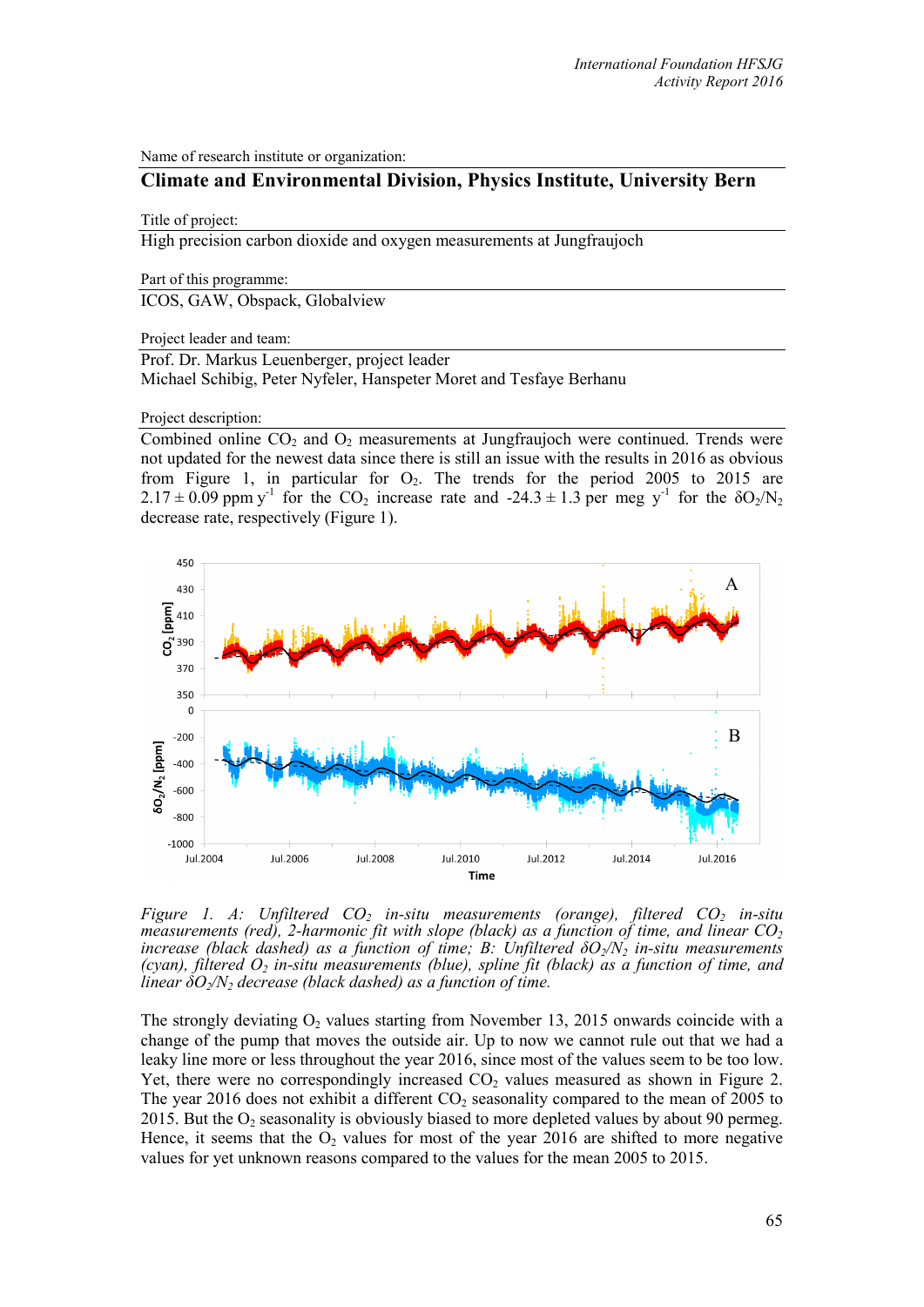

*Figure 2. A: Monthly mean CO<sub>2</sub> seasonalities at Jungfraujoch for the period 2005 to 2015 for all samples (red diamonds), nighttime values only (red dashed line); B: Monthly mean*  $\delta O_2/N_2$  *seasonalities at Jungfraujoch for the period 2005 to 2015 for all samples (blue diamonds), seasonalities at Jungfraujoch for the period 2005 to 2015 for all samples (blue diamonds), nighttime values only (blue dashed line). Seasonalities for all years from 2006 to 2016 are displayed.*



*Figure 3. Flask measurements from Jungfraujoch for the period 2000 to 2017. A: CO<sub>2</sub> for all samples (open red diamonds), background values (full red diamonds), 2-harmonic fit (black line)* and *linear slope (black dashed line); B:*  $\delta O_2/N_2$  *for all samples (open blue diamonds), background values (full blue diamonds), 2-harmonic fit (black line) and linear slope (black dashed line); C: δ13C of CO2 for all samples (open black diamonds), background values (full black diamonds), 1-harmonic fit (black line,) and linear slope (black dashed line).*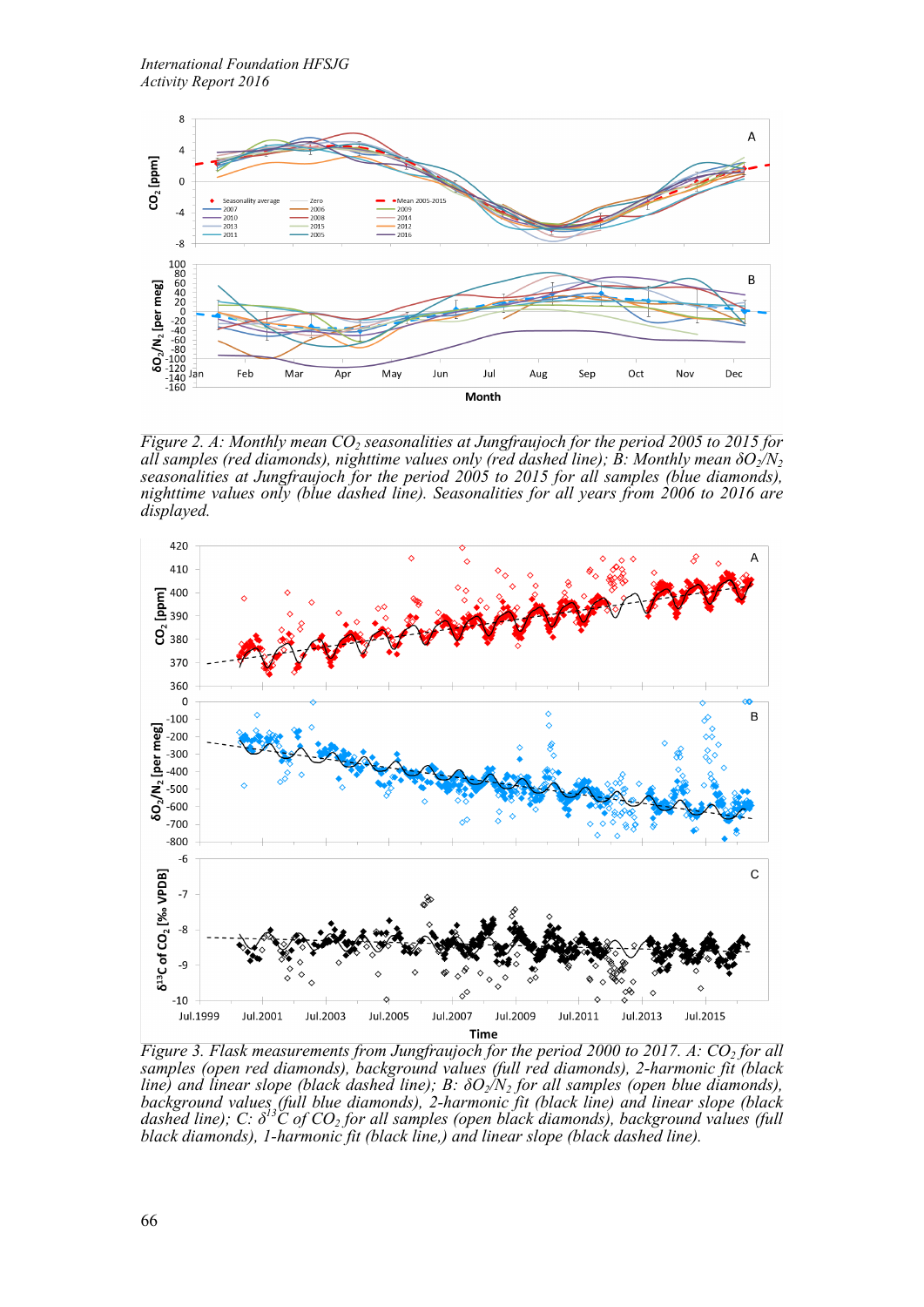

*Figure 4. Seasonality based on flask measurements from Jungfraujoch for the period 2000 to 2016. A: Seasonality of CO2 (red diamonds) and 2-harmonic fit (black line); B: Seasonality of*  $\delta O_2/N_2$  *(blue diamonds)* and 2-harmonic fit (black line); C: Seasonality of  $\delta^{13}C$  of  $CO_2$ *(black diamonds), and 1-harmonic fit (black line). For comparison, the seasonality for all species for the year 2016 (blue dots and line).*

The seasonal amplitudes for CO<sub>2</sub> and  $\delta O_2/N_2$  are 10.5  $\pm$  1.0 (10.1  $\pm$  1.3) ppm and 80  $\pm$  32  $(81 \pm 41)$  per meg for all and nighttime only (in paranthesis) in-situ data, respectively (Figure 2). The values of 2016 were excluded in these calculations.

Also the flask sampling at Jungfraujoch was continued and the measurements of 2016 were compared to the trends for the period 2000 to 2015 which resulted in a  $CO<sub>2</sub>$  increase rate of  $1.94 \pm 0.1$  ppm y<sup>-1</sup>, a  $\delta O_2/N_2$  decrease rate of -25.3  $\pm$  1.5 per meg y<sup>-1</sup>, and a  $\delta^{13}C$  of CO<sub>2</sub> decrease rate of -0.023  $\pm$  0.007 ‰ y<sup>-1</sup>, respectively (Figure 3). The trends of the flask measurements are in good agreement with the online measurements. The seasonalities based on the data of the flask measurements were  $9.34 \pm 2.4$  ppm,  $73 \pm 75$  per meg, and  $0.51 \pm 0.23$ % for  $CO_2$ ,  $\delta O_2/N_2$ , and  $\delta^{13}C$  of  $CO_2$ , respectively (Figure 4). These values are slightly lower than the seasonality calculated, based on the measurements of the online system.

Key words:

Greenhouse gas, climate change,  $CO<sub>2</sub>$  emissions

Internet data bases:

The Jungfraujoch data can be downloaded from our homepage (http://www.climate.unibe.ch/?L1=research&L2=atm\_gases) or from the WMO GAW: World Data Centre for Greenhouse Gases (http://ds.data.jma.go.jp/gmd/wdcgg/cgibin/wdcgg/accessdata.cgi?index=JFJ646N00-KUP&select=inventory)